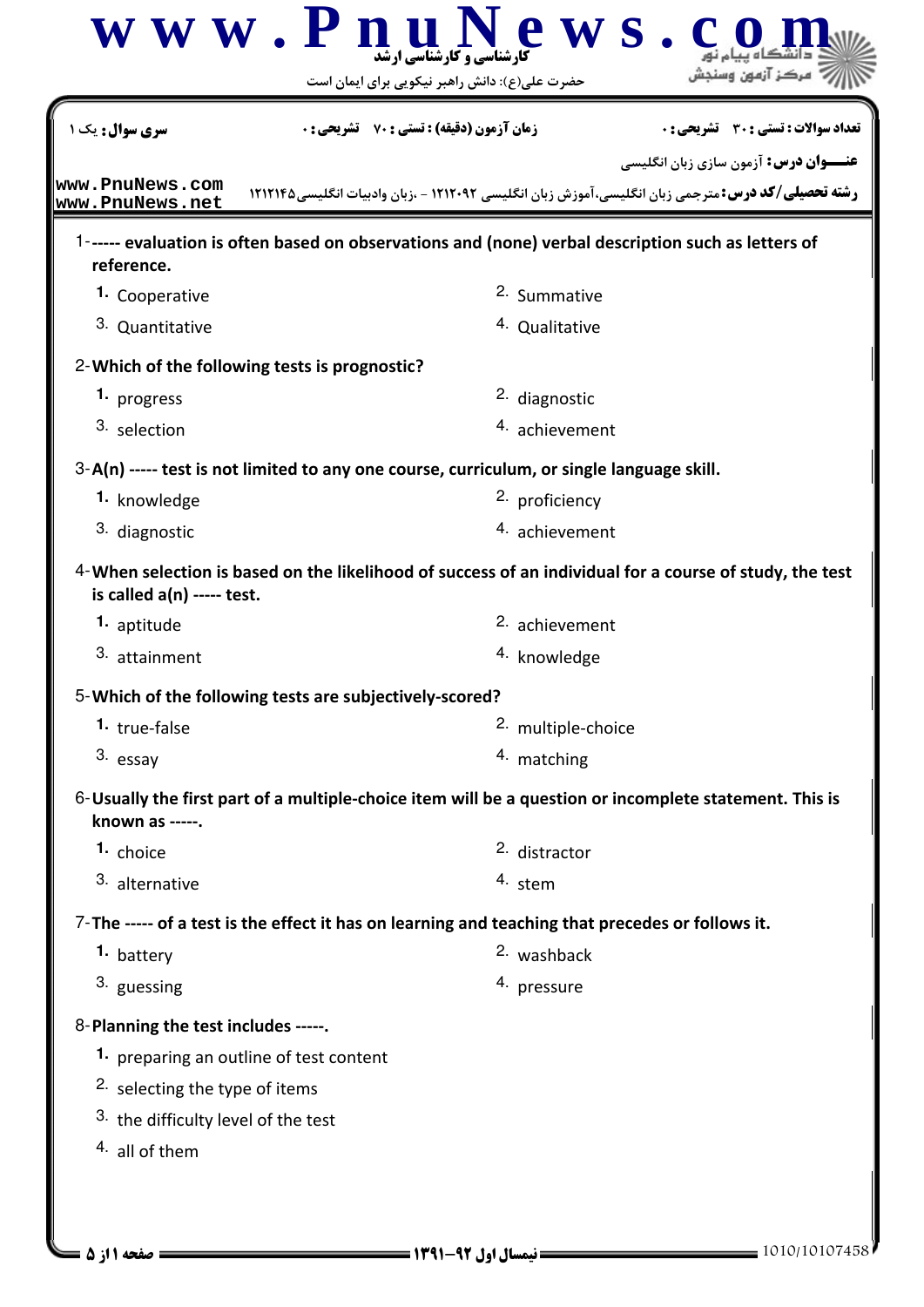|                                    | ews.<br>$\overline{\mathbf{w}}$ $\mathbf{w}$ $\mathbf{w}$ . $\mathbf{P}$ $\mathbf{n}$ $\mathbf{u}$ $\mathbf{v}$<br>حضرت علی(ع): دانش راهبر نیکویی برای ایمان است |
|------------------------------------|------------------------------------------------------------------------------------------------------------------------------------------------------------------|
| <b>سری سوال :</b> یک ۱             | <b>زمان آزمون (دقیقه) : تستی : 70 ٪ تشریحی: 0</b><br>تعداد سوالات : تستي : 30 ٪ تشريحي : 0<br><b>عنـــوان درس:</b> آزمون سازی زبان انگلیسی                       |
| www.PnuNews.com<br>www.PnuNews.net | <b>رشته تحصیلی/کد درس:</b> مترجمی زبان انگلیسی،آموزش زبان انگلیسی ۱۲۱۲۰۹۲ - ،زبان وادبیات انگلیسی1۲۱۲۱۴۵                                                         |
|                                    | 9-Generally item facility index ----- shows that the test item is too difficult.                                                                                 |
| 1. lower than .30                  |                                                                                                                                                                  |
| <sup>2.</sup> lower than .50       |                                                                                                                                                                  |
| <sup>3</sup> higher than .50       |                                                                                                                                                                  |
| <sup>4</sup> higher than .90       |                                                                                                                                                                  |
|                                    | 10------ tests should have a high discrimination value.                                                                                                          |
| 1. Diagnostic                      | 2. Readiness                                                                                                                                                     |
| 3. Achievement                     | <sup>4.</sup> Mastery                                                                                                                                            |
|                                    | 11-When the scores are not evenly distributed, the ----- represents a better index of centrality.                                                                |
| 1. mode                            | 2. median                                                                                                                                                        |
| 3. mean                            | 4. average                                                                                                                                                       |
|                                    | 12-For ----- scores, the most appropriate test for correlation is the Pearson Product-moment.                                                                    |
| 1. nominal                         | 2. ordinal                                                                                                                                                       |
| 3. interval                        | $4.$ both b and c                                                                                                                                                |
|                                    | 13-If a test item is missed by a great number of testees, the item is excluded in ----- tests.                                                                   |
| 1. proficiency                     | 2. placement                                                                                                                                                     |
| 3. criterion-referenced            | 4. norm-referenced                                                                                                                                               |
|                                    | 14------ validity is concerned with the relevance of the test items to the purpose of the test.                                                                  |
| 1. Predictive                      | 2. Content                                                                                                                                                       |
| 3. Face                            | 4. Construct                                                                                                                                                     |
|                                    | 15------ validity of a test is calculated through highly complex statistical analyses of the test scores.                                                        |
| 1. Content                         | 2. Concurrent                                                                                                                                                    |
| 3. Construct                       | 4. Predictive                                                                                                                                                    |
| the -----.                         | 16-For a test that is used to make important decisions on the fate of subjects, reliability must be in                                                           |
| 1. $0.0$                           | 2.0.30's                                                                                                                                                         |
| $3.0.60$ 's                        |                                                                                                                                                                  |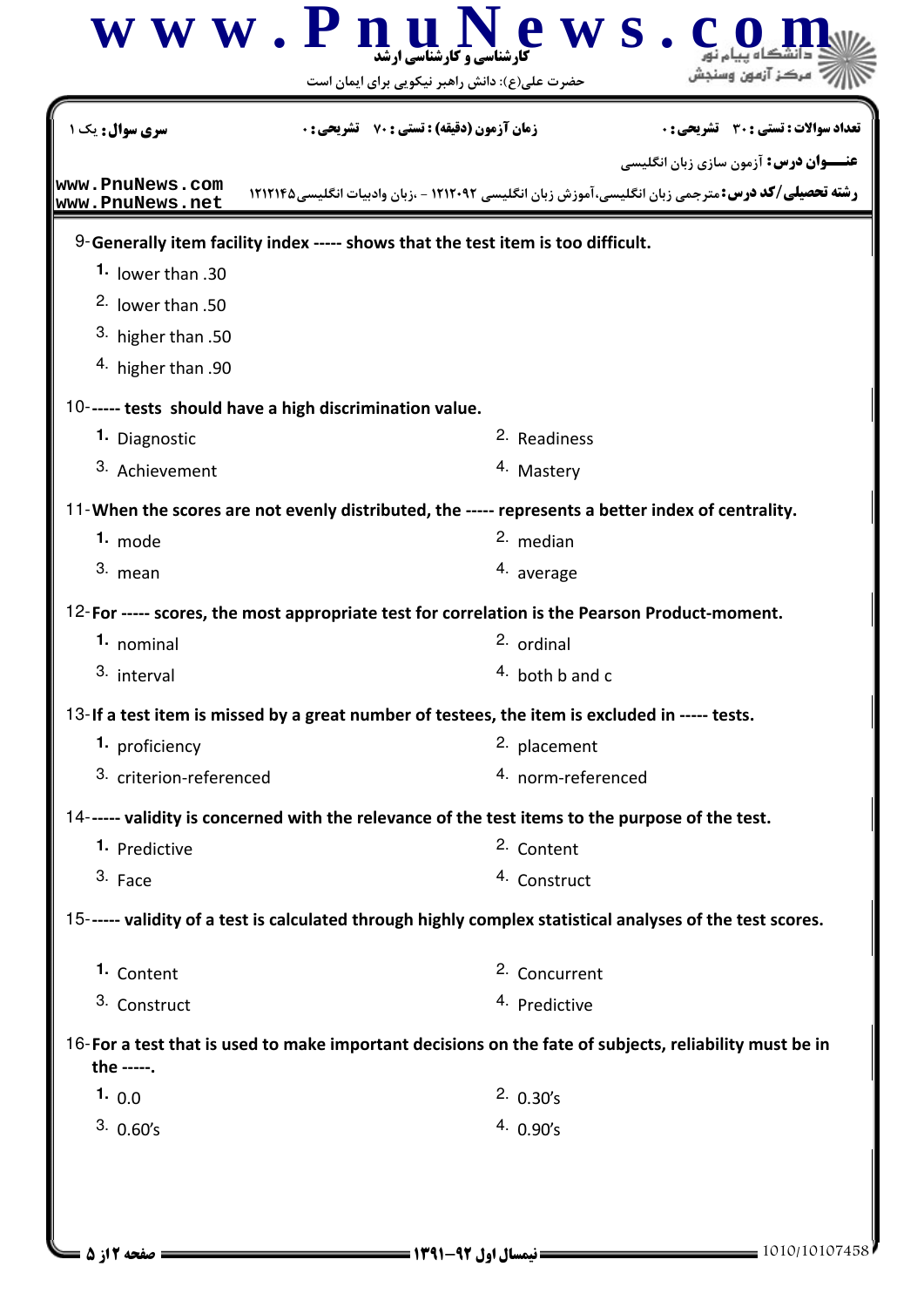| <b>سری سوال :</b> یک                                           | <b>زمان آزمون (دقیقه) : تستی : 70 گشریحی : 0</b>                                                                                                                                                              | تعداد سوالات : تستي : 30 ٪ تشريحي : 0        |
|----------------------------------------------------------------|---------------------------------------------------------------------------------------------------------------------------------------------------------------------------------------------------------------|----------------------------------------------|
|                                                                |                                                                                                                                                                                                               | <b>عنـــوان درس:</b> آزمون سازی زبان انگلیسی |
| www.PnuNews.com<br>www.PnuNews.net                             | <b>رشته تحصیلی/کد درس:</b> مترجمی زبان انگلیسی، آموزش زبان انگلیسی ۱۲۱۲۰۹۲ - ،زبان وادبیات انگلیسی1۲۱۲۱۴۵                                                                                                     |                                              |
| determining -----.                                             | 17-When the test and the criterion are administered at about the same time, it is for the purpose of                                                                                                          |                                              |
| 1. concurrent validity                                         | 2. content validity                                                                                                                                                                                           |                                              |
| 3. test-retest reliability                                     |                                                                                                                                                                                                               | 4. parallel-forms reliability                |
|                                                                | 18-Structure tests for foreign language learners at the advanced level measure their sensitivity to                                                                                                           |                                              |
|                                                                | 1. the structural patterns appropriate for communicative purposes                                                                                                                                             |                                              |
| <sup>2.</sup> the grammatical system of the formal style       |                                                                                                                                                                                                               |                                              |
| 3. the informal structural patterns                            |                                                                                                                                                                                                               |                                              |
| 4. the slang structural patterns                               |                                                                                                                                                                                                               |                                              |
| which he wants to concentrate on -----.                        | 19-In testing vocabulary the first task for the writer of a vocabulary test is to determine the degree to                                                                                                     |                                              |
|                                                                | 1. testing the students' general knowledge of the language                                                                                                                                                    |                                              |
| <sup>2.</sup> the level of the difficulty of the lexical items |                                                                                                                                                                                                               |                                              |
|                                                                | 3. testing the students' active or passive vocabulary                                                                                                                                                         |                                              |
|                                                                | 4. increasing the reliability or the validity of the test                                                                                                                                                     |                                              |
| 20-Pronunciation tests are used at ----- level(s).             |                                                                                                                                                                                                               |                                              |
| 1. beginning                                                   | 2. intermediate                                                                                                                                                                                               |                                              |
| 3. advanced                                                    | $4.$ both a and b                                                                                                                                                                                             |                                              |
| speech condition.                                              | 21-Using ----- as a test of listening is based on the assumption that an individual's mastery of listening<br>comprehension is related to his ability to cope with stretches of connected discourse under any |                                              |
| <sup>1.</sup> lectures                                         | <sup>2.</sup> distorted messages                                                                                                                                                                              |                                              |
| 3. dictation                                                   | 4. interview                                                                                                                                                                                                  |                                              |
|                                                                | 22-In using oral interview to test speaking it is important that -----.                                                                                                                                       |                                              |
| 1. the testees know the content of the test                    |                                                                                                                                                                                                               |                                              |
|                                                                | <sup>2.</sup> the examiners work with predetermined evaluation criteria                                                                                                                                       |                                              |
|                                                                | 3. the testees not be aware of the scoring system of the test                                                                                                                                                 |                                              |
|                                                                | 4. the examiners only focus on the testees' accuracy                                                                                                                                                          |                                              |
|                                                                |                                                                                                                                                                                                               |                                              |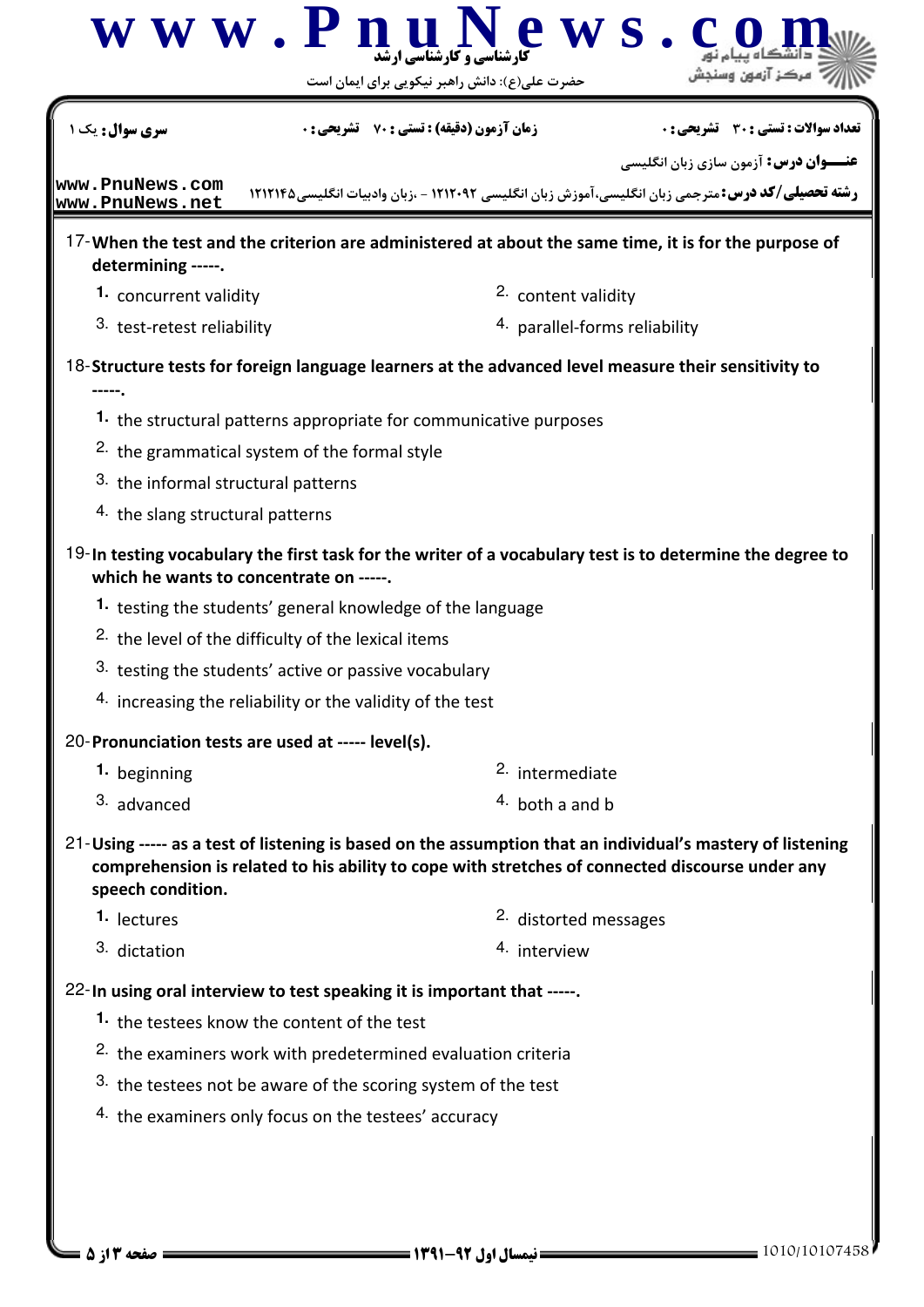| سری سوال : یک                                                           | <b>زمان آزمون (دقیقه) : تستی : 70 ٪ تشریحی : 0</b>                                                         | تعداد سوالات : تستي : 30 ٪ تشريحي : 0       |
|-------------------------------------------------------------------------|------------------------------------------------------------------------------------------------------------|---------------------------------------------|
|                                                                         |                                                                                                            | <b>عنــوان درس:</b> آزمون سازی زبان انگلیسی |
| www.PnuNews.com                                                         | رشته تحصیلی/کد درس: مترجمی زبان انگلیسی، آموزش زبان انگلیسی ۱۲۱۲۰۹۲ - ،زبان وادبیات انگلیسی1۲۱۲۱۴۵         |                                             |
| www.PnuNews.net                                                         |                                                                                                            |                                             |
|                                                                         | 23-Which of the following relates to the advantages of role playing?                                       |                                             |
| <sup>1</sup> . It is valid in both face and content in most situations. |                                                                                                            |                                             |
| <sup>2.</sup> Some subjects cannot think what to say.                   |                                                                                                            |                                             |
|                                                                         | 3. The acting ability of some testees may influence their scores.                                          |                                             |
| 4. Some subjects may be (un)familiar with their roles                   |                                                                                                            |                                             |
|                                                                         | 24-Which of the following is NOT appropriate to be considered in a passage for testing reading?            |                                             |
| <sup>1</sup> . The materials must be interesting for the examinees.     |                                                                                                            |                                             |
| <sup>2.</sup> The materials must be culturally fair.                    |                                                                                                            |                                             |
| 3. The content must be familiar to the examinees.                       |                                                                                                            |                                             |
| <sup>4.</sup> The material must be authentic.                           |                                                                                                            |                                             |
|                                                                         | 25-The most satisfactory way to assess a subject's ability to write is through -----.                      |                                             |
| 1. a composition test                                                   | 2. error recognition test                                                                                  |                                             |
| 3. fill-in-the-blank test                                               |                                                                                                            | 4. objectively scored items                 |
| good/fair, pass/fail.                                                   | -- marking, the examiner reads the composition quickly and assigns a rating such as excellent/             |                                             |
| <sup>1.</sup> analytic                                                  | 2. impression                                                                                              |                                             |
| 3. objective                                                            | 4. operational                                                                                             |                                             |
| 27-Pragmatic expectany grammar enables the possessor -----.             |                                                                                                            |                                             |
| 1. to learn the basic grammar effectively                               |                                                                                                            |                                             |
| <sup>2.</sup> to speak without any grammatical error                    |                                                                                                            |                                             |
| 3. to develop first accuracy, next fluency                              |                                                                                                            |                                             |
| 4. to relate linguistic sequence to extralinguistic context.            |                                                                                                            |                                             |
| 28-The most common ratio for deleting words in a cloze test is -----.   |                                                                                                            |                                             |
| 1. every twelfth                                                        | 2. every second                                                                                            |                                             |
| 3. every fourth                                                         | 4. every seventh                                                                                           |                                             |
| and the testees receive credit for exact restorations.                  | 29-A ----- consists of four to five short texts in which half the letters of every other word are deleted, |                                             |
| 1. cloze test                                                           | $2.$ c-test                                                                                                |                                             |
| 3. clozentropy                                                          | $4.$ both a and c                                                                                          |                                             |